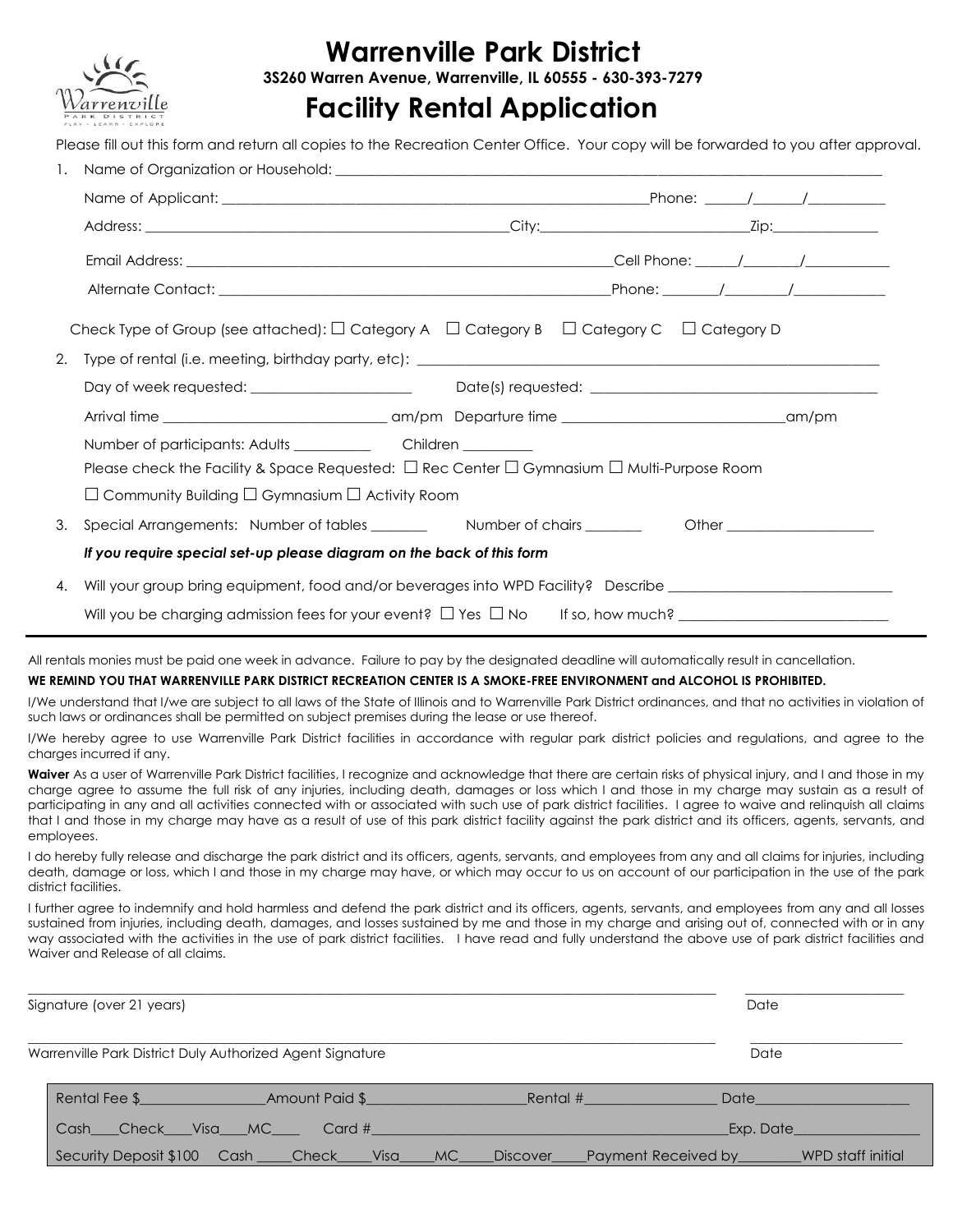

# **Warrenville Park District Recreation Center Facility Usage Rules & Guidelines**

(Revised Oct 2020)

Any group/individual approved to reserve a room shall be bound by the general rules and regulations of the Warrenville Park District but not limited to the following:

- 1. Groups must complete building rental agreement at least 10 working days prior to date of function.
- 2. A minimum \$100 security deposit will be held at the time of application. Deposit will be forfeited in full if terms of the contract are not satisfied. Rental fees must be paid in full at least 7 days prior to rental date. Labor charges may also be applied for excessive clean-up services at a rate of \$25 per hour.
- 3. A minimum of 10-day notice must be given in case of cancellation for full deposit to be refunded (minus \$5.00 service charge). Cancellations must be made in writing before deposit will be refunded.
- 4. Building rental requests are considered to be one day only, unless otherwise agreed upon. Room rental agreements for successive dates will be for a maximum of 6 months, at which time the agreement must be renewed. The WPD reserves the right to terminate any rental agreement with a 30-day notice.
- 5. Room rentals are for use of the designated room only with access to tables and chairs. Rental groups are to provide all other materials and supplies.
- 6. All rentals have a two hour minimum charge and must be held Monday through Thursday 8am-8pm, Friday 8am-7pm, Saturday 8am-2pm, and Sunday 9am-6pm unless otherwise agreed upon.
- 7. No alcohol or smoking will be allowed in Park District facilities.
- 8. The Park District reserves the right to reject any request for reservation of its facilities.
- 9. Groups will be allowed access 30 minutes prior to the scheduled time of the agreement at no charge providing the space is available. Groups must cleanup and exit by agreed upon ending time or additional charges may apply.
- 10. Children must be supervised at all times by an adult (21 years of age or older) during rental hours. One adult is required for every 10 youth under 16 years of age.
- 11. Fees include set-up of tables and chairs providing a floor plan has been submitted prior to rental date.
- 12. The Warrenville Park District does not assume any liability for property lost or stolen on the park district premises, or for personal injuries sustained on the premises during the lessee(s)' use of the premises, and lessee(s) hereby agree to hold said park district harmless for all claims, suits, judgment or damages arising out of any such property loss or personal injury.
- 13. Facility Rental Applications of the Warrenville Park District Recreation Center will not be processed unless said contract is signed and delivered to the office of the Warrenville Park District Recreation Center. The application becomes a contract once signed by lessee and duly authorized WPD staff.
- 14. For certain type of rentals, public liability insurance in an amount of not less than \$1,000,000/Occurrence and Property Damage Insurance in an amount of not less than \$50,000 may be required, and a certificate of such insurance naming the Warrenville Park District as **ADDITIONAL INSURED** may be requested prior to approval.